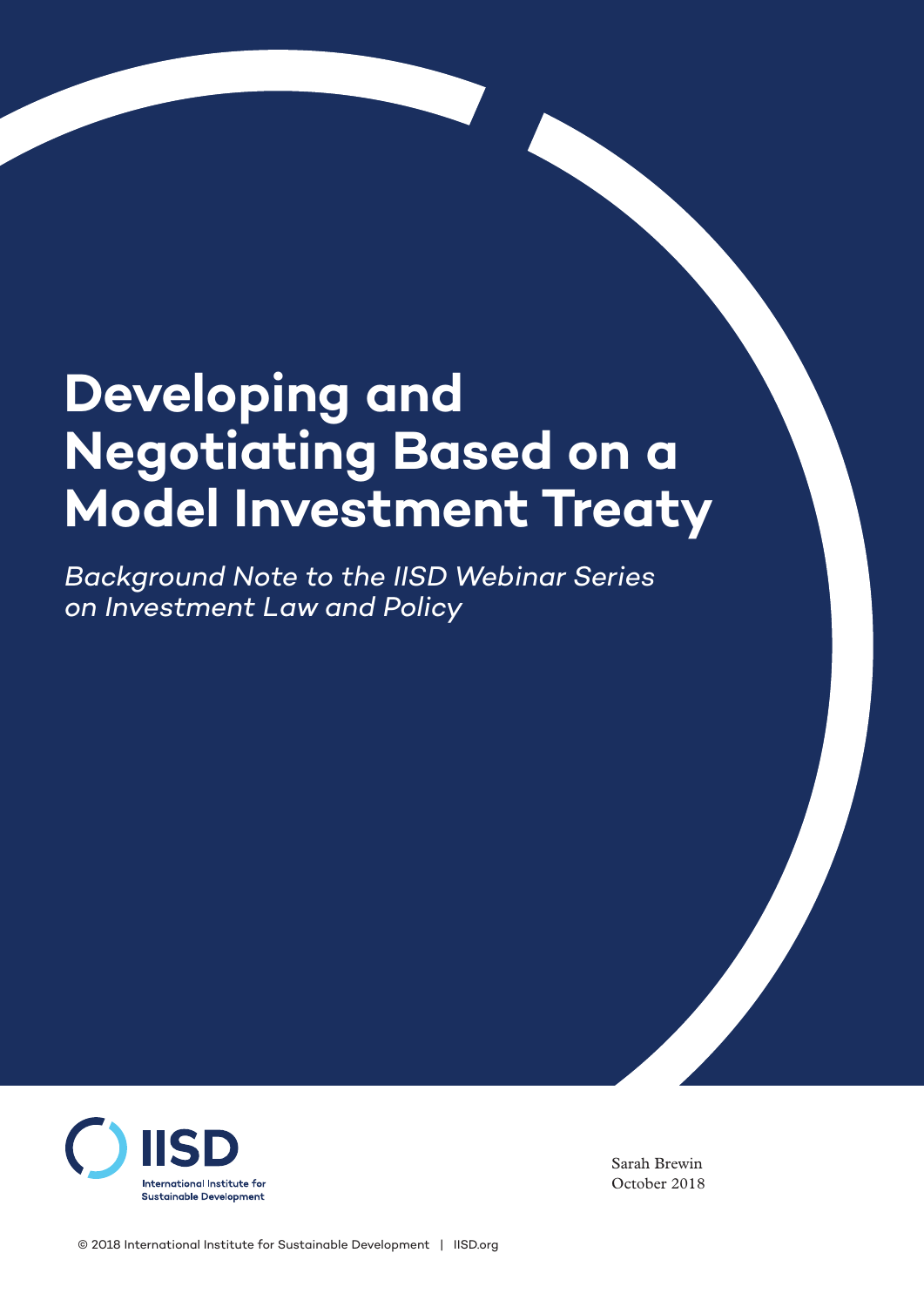© 2018 The International Institute for Sustainable Development Published by the International Institute for Sustainable Development.

#### **International Institute for Sustainable Development**

The International Institute for Sustainable Development (IISD) is an independent think tank championing sustainable solutions to 21st– century problems. Our mission is to promote human development and environmental sustainability. We do this through research, analysis and knowledge products that support sound policymaking. Our big-picture view allows us to address the root causes of some of the greatest challenges facing our planet today: ecological destruction, social exclusion, unfair laws and economic rules, a changing climate. IISD's staff of over 120 people, plus over 50 associates and 100 consultants, come from across the globe and from many disciplines. Our work affects lives in nearly 100 countries. Part scientist, part strategist—IISD delivers the knowledge to act.

IISD is registered as a charitable organization in Canada and has  $501(c)$ (3) status in the United States. IISD receives core operating support from the Province of Manitoba and project funding from numerous governments inside and outside Canada, United Nations agencies, foundations, the private sector and individuals.

#### **Developing and Negotiating Based on a Model Investment Treaty**

October

Sarah Brewin

#### **Head Office**

111 Lombard Avenue, Suite 325 Winnipeg, Manitoba Canada R3B 0T4

**Tel:** +1 (204) 958-7700 **Website:** <www.iisd.org> **Twitter:** @IISD\_news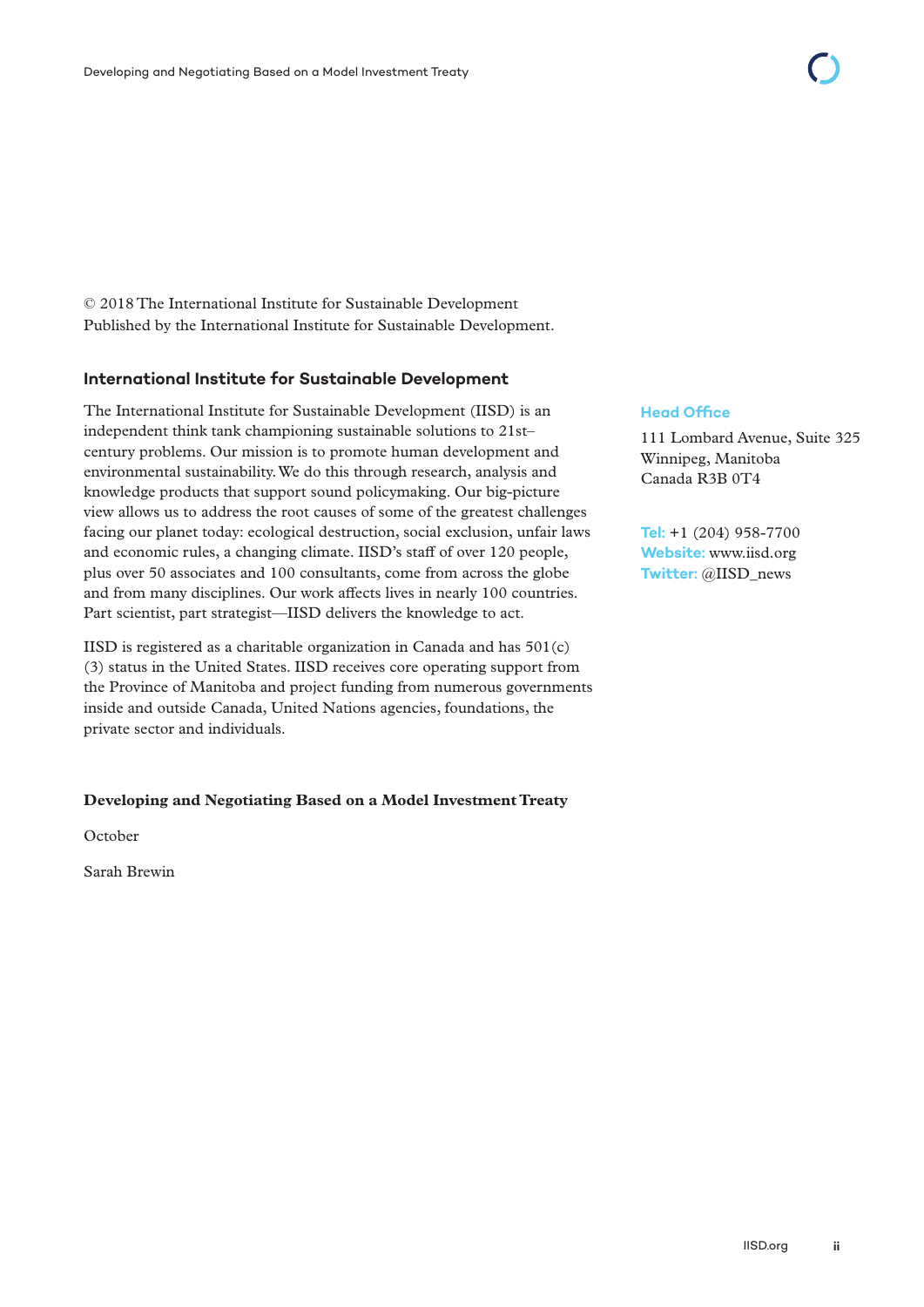# **Background**

The well-documented explosion in investment treaty arbitrations starting in the early 2000s and peaking in 2015 has prompted many countries to rethink their approaches to international investment governance, including bilateral investment treaties (BITs). States' responses have ranged from widescale termination of BITs to excluding the investor–state dispute settlement (ISDS) mechanism or denouncing the Convention on the Settlement of Investment Disputes between States and Nationals of Other States (the ICSID Convention). Against this background, some states have chosen to develop a model BIT seeking to correct the problematic language found in earlier iterations, to provide stronger sustainable investment elements and to limit access to ISDS. Countries such as Bolivia, Brazil, Canada, Colombia, Ecuador, India, the Netherlands and Nigeria have all recently reviewed or developed or are in the process of reviewing or developing national models.

The third session of [IISD's Webinar Series on Investment Law and Policy](https://iisd.org/project/webinars-investment-law-and-policy) takes place against the backdrop of these recent developments in model investment treaties. Expert presenters from government and academia will provide insights on the policies and practical implications of developing a model and then taking it to the negotiating table. The webinar will also provide an opportunity for participants to discuss and share views on the utility of a model agreement, the challenges it poses, and other critical issues of particular interest to developing country investment negotiators and policy-makers.

Expert presenters

- Dr. Jonathan Bonnitcha, Senior Lecturer, University of New South Wales, and Associate, IISD
- Ms. Patience Okala, Deputy Director and Legal Adviser, Nigerian Investment Promotion Commission

### **Recent developments in model investment agreements**

Countries developing national model investment treaties is not a new phenomenon: the United Nations Conference on Trade and Development's (UNCTAD's) database shows countries publishing models as early as the 1990s.<sup>1</sup> The *World Investment Report 2015* noted that at "least 50 countries or regions are currently revising or have recently revised their model international investment agreements."2 Part of what makes the issue of model treaties particularly topical in 2018 is *who* is updating their national models, *how* they are doing it and *what* they are including in their models.

## **Who is updating their model BIT?**

[Canada](https://www.iisd.org/library/progressive-investment-agenda-canada-going-beyond-nice-words) and the [Netherlands](https://www.iisd.org/itn/2018/07/30/the-2018-draft-dutch-model-bit-a-critical-assessment-bart-jaap-verbeek-and-roeline-knottnerus/) are both formally reviewing their investment treaty models. Both are high-income, capital-exporting countries that have actively used investment treaties as a key component of their trade and investment agenda for many years, and that have together concluded a total of 147 BITs. Dutch BITs are particularly widely used in ISDS; a [recent report](https://www.somo.nl/nl/50-jaar-isds-een-mondiaal-machtmiddel-voor-multinationals) found that 12 per cent of all publicly known ISDS cases are filed by investors who claim the Netherlands as their home country, and 17.5 per cent of total claims are made by allegedly Dutch investors, even though the Netherlands is party to only 3 per cent of all investment treaties.<sup>3</sup> This makes the Netherlands the second most popular home state—after the United States—in ISDS claims.

<sup>1</sup> E.g. the German model BIT (1991) and UK model BIT (1991); UNCTAD Investment Policy Hub search results for "model agreements": <http://investmentpolicyhub.unctad.org/IIA/AdvancedSearchIRIResults>

<sup>2</sup> UNCTAD. (2015). *World investment report 2015: Reforming international investment governance* (p. 108). Retrieved from [http://unctad.org/](http://unctad.org/en/PublicationsLibrary/wir2015_en.pdf) [en/PublicationsLibrary/wir2015\\_en.pdf](http://unctad.org/en/PublicationsLibrary/wir2015_en.pdf)

<sup>3</sup> Knottnerus, R., Van Os, R., Verbeek, B.-J., Dragstra, F., & Bersch, F. (2018, January 13). 50 jaar ISDS. Een mondiaal machtsmiddel voor multinationals gecreëerd en groot gemaakt door Nederland. Amsterdam: TNI, SOMO, BothEnds, Milieudefensie. Retrieved from <https://www.somo.nl/nl/50-jaar-isds-een-mondiaal-machtmiddel-voor-multinationals>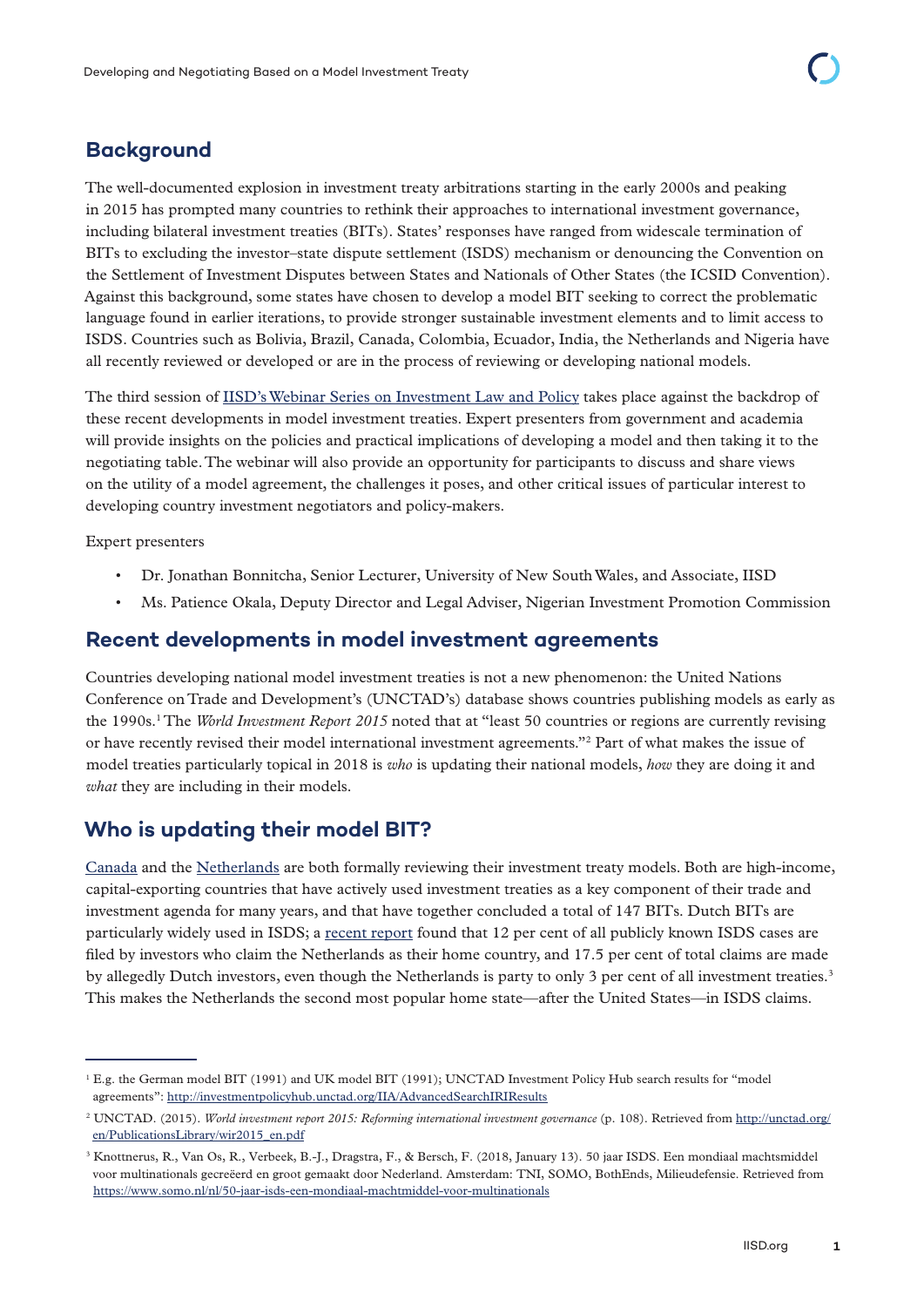Canada's 2004 model foreign investment promotion and protection agreement (known as FIPA) has been used primarily for BITs negotiated with developing countries, with a particular focus on mineral-rich African countries.4 Canada has concluded 20 BITs and nine free trade agreements (FTAs) since 2004, involving 25 developing country partners. Canadian companies have sued governments based on BITs and investment chapters in FTAs 45 times, and the largest award against a developing country so far was [USD 1.2 billion](https://www.iisd.org/itn/2016/08/10/crystallex-international-corporation-v-bolivarian-republic-of-venezuela-icsid-case-no-arb-af-11-2/).<sup>5</sup>

The fact that these two countries recognize deficiencies with their previous models and are signalling a willingness to renegotiate treaties concluded on the basis of those models is in itself momentous.

#### **But developing new model treaties is not the exclusive domain of capital-exporting countries**.

India and Nigeria are two major emerging economies that have been burned by old-generation BITs and are leading the pack in developing new-generation national models. Brazil has never ratified any traditional BIT but has instead developed its own approach of Cooperation and Facilitation Investment Agreements (CFIA). Meanwhile, Africa is at the cutting edge of new-generation model treaties at a regional level.

**India** signed 84 BITs based on its 1993 model BIT and subsequently faced a number of treaty-based claims from mid-2000 onwards, leading it to review its model BIT and develop a new comprehensive model that was adopted in 2016.<sup>6</sup> India has since negotiated using its new model as a base text with both developing and developed countries.

Following oil spills and massive environmental degradation in the Niger Delta and ISDS cases brought against Nigeria, the Nigerian government started considering the quality and not just quantity of investment. Nigeria conducted a review of its model BIT to balance investor rights and obligations, reference the country's sustainable development goals and protect the right to regulate. The new model was adopted in 2016 and was the basis for the Nigeria–Morocco BIT<sup>7</sup> signed in the same year, described as one of the most innovative and balanced BITs ever concluded.8

Although **Brazil** signed 14 traditional BITs between 1994 and 1999, strong political opposition from the congress meant that they were never ratified, and the country resisted signing any more. Instead, Brazil developed its [innovative CFIA model,](https://www.iisd.org/itn/2017/06/12/brazils-cooperation-facilitation-investment-agreements-cfia-recent-developments-jose-henrique-vieira-martins/) using it to sign agreements with [Angola,](https://www.iisd.org/itn/2015/05/21/the-brazil-mozambique-and-brazil-angola-cooperation-and-investment-facilitation-agreements-cifas-a-descriptive-overview/) Chile, Colombia, Ethiopia, [Malawi](https://www.iisd.org/library/comparative-commentary-brazil-cooperation-and-investment-facilitation-agreements-cifas), [Mexico](https://www.iisd.org/library/comparative-commentary-brazil-cooperation-and-investment-facilitation-agreements-cifas), [Mozambique](https://www.iisd.org/library/side-side-comparison-brazil-mozambique-and-brazil-angola-cooperation-and-investment), Peru and Suriname since 2015. The intra-MERCOSUR (the common market for South America) Investment Facilitation Protocol concluded in 2017 was also inspired by the Brazilian approach.<sup>9</sup>

At a regional level, **Africa** has been a laboratory for innovative approaches for a relatively long time, including model treaties (for example, the Southern African Development Community [SADC] Model BIT template and the [Pan African Investment Code](https://au.int/sites/default/files/documents/32844-doc-draft_pan-african_investment_code_december_2016_en.pdf)) and strong rules ([Common Market for Eastern and Southern Africa](http://investmentpolicyhub.unctad.org/Download/TreatyFile/3092http://investmentpolicyhub.unctad.org/Download/TreatyFile/3092)  [Common Investment Area Agreement\)](http://investmentpolicyhub.unctad.org/Download/TreatyFile/3092http://investmentpolicyhub.unctad.org/Download/TreatyFile/3092).

<sup>4</sup> Benin (2013), Tanzania (2013), Cameroon (2014), Nigeria (2014), Senegal (2014), Mali (2014), Côte d'Ivoire (2014), Burkina Faso (2015), Guinea (2015).

<sup>5</sup> Bernasconi, N. (2018). *A progressive investment agenda for Canada: Going beyond nice words*. Winnipeg: IISD.

<sup>6</sup> Investment Treaty News. (2016, August 10). India takes steps to reform its investment policy framework after approving new model BIT. IISD. Retrieved from [https://www.iisd.org/itn/2016/08/10/india-takes-steps-to-reform-its-investment-policy-framework-after-approving](https://www.iisd.org/itn/2016/08/10/india-takes-steps-to-reform-its-investment-policy-framework-after-approving-new-model-bit/)[new-model-bit/](https://www.iisd.org/itn/2016/08/10/india-takes-steps-to-reform-its-investment-policy-framework-after-approving-new-model-bit/)

<sup>&</sup>lt;sup>7</sup> Morocco–Nigeria BIT (2016):<http://investmentpolicyhub.unctad.org/IIA/treaty/3711>

<sup>&</sup>lt;sup>8</sup> Gazzini, T. (2016). The 2016 Morocco–Nigeria BIT: An important contribution to the reform of investment treaties. Retrieved from [https://www.iisd.org/itn/2017/09/26/the-2016-morocco-nigeria-bit-an-important-contribution-to-the-reform-of-investment-treaties](https://www.iisd.org/itn/2017/09/26/the-2016-morocco-nigeria-bit-an-important-contribution-to-the-reform-of-investment-treaties-tarcisio-gazzini/)[tarcisio-gazzini/](https://www.iisd.org/itn/2017/09/26/the-2016-morocco-nigeria-bit-an-important-contribution-to-the-reform-of-investment-treaties-tarcisio-gazzini/)

<sup>9</sup> The Brazilian Agreement on Cooperation and Facilitation of Investments (ACFI): A New Formula for International Investment Agreements? Investment Treaty News [https://www.iisd.org/itn/2015/08/04/the-brazilian-agreement-on-cooperation-and-facilitation-of](https://www.iisd.org/itn/2015/08/04/the-brazilian-agreement-on-cooperation-and-facilitation-of-investments-acfi-a-new-formula-for-international-investment-agreements/)[investments-acfi-a-new-formula-for-international-investment-agreements/](https://www.iisd.org/itn/2015/08/04/the-brazilian-agreement-on-cooperation-and-facilitation-of-investments-acfi-a-new-formula-for-international-investment-agreements/) 2015.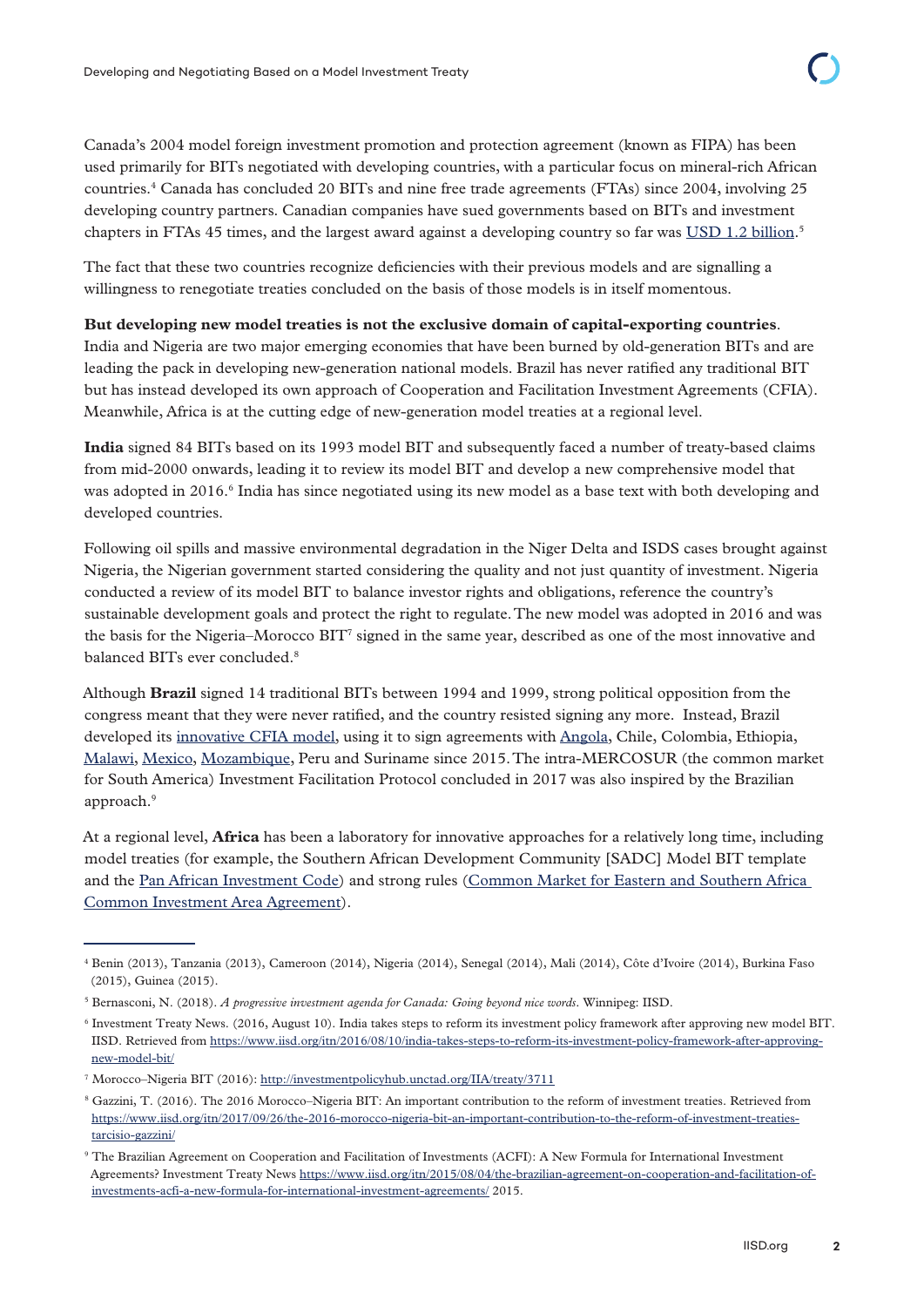## **How are countries updating their model BITs?**

Also remarkable in this new wave of models is the increasingly transparent and consultative process by which the text is developed and adopted. Both Canada and the Netherlands have conducted or are conducting public consultation processes. The Canadian consultation is currently underway. It was launched before the presentation of a draft model with questions posed to the public. The Dutch draft model text was posted online for comment. India conducted a public consultation for its 2016 model BIT using its [innovative online citizen](https://www.mygov.in/group-issue/draft-indian-model-bilateral-investment-treaty-text/)  [engagement platform MyGov.in.](https://www.mygov.in/group-issue/draft-indian-model-bilateral-investment-treaty-text/) In Norway, public consultation on a draft model investment treaty in 2007 and 2008 ended in the government [shelving the text entirely.](https://www.iisd.org/itn/2009/06/08/norway-shelves-its-proposed-model-bilateral-investment-treaty/)<sup>10</sup> Following public concern about the ISDS clause proposed for the Transatlantic Trade and Investment Partnership (TTIP) agreement with the United States, the EU launched a public consultation on that instrument.<sup>11</sup> While this general move toward transparency is a positive development, not all consultations allow for a debate that goes beyond the technical issues. This precludes a broader debate on the more fundamental questions that arise in relation to international investment treaties.

## **What is contained in new model BITs?**

The contents of new models vary by country and region, and an analysis of the substance is beyond the scope of this briefing paper. However, in general, the new wave of investment treaty models seeks to do three things:

- 1. To tighten and refine language around standards of protection to avoid overly broad arbitral interpretations that interfere with public policy objectives.
- 2. To include elements that seek to make an active contribution to the country's sustainable development agenda, for instance investor obligations and commitments regarding the environment, corporate social responsibility and human rights.
- 3. To limit the use of the ISDS mechanism and provide for alternative forms of dispute resolution. Most new models contain a mix of these elements.

For instance, the Nigerian model still has investor protections—including free transfer of funds, mostfavoured-nation (MFN) treatment, national treatment and expropriation—but in more careful, circumscribed language and with more safeguards and carve-outs. The model also includes obligations on corporate social responsibility, labour, anti-corruption and human rights, and establishes a joint commission for dispute prevention. Brazil's CFIAs protect only foreign direct investment (not portfolio investments) and give carefully limited protections against discrimination, but do not protect against indirect expropriation. Instead of ISDS, the CFIAs require each state party to establish a centralized mechanism to hear investors' queries and grievances and create a Joint Committee for state–state cooperation and dispute prevention. Some CFIAs provide for state–state arbitration but never ISDS.<sup>12</sup>

The below infographic from the *2018 [World Investment Report](http://unctad.org/en/PublicationsLibrary/wir2018_en.pdf)*, although not specifically focused on model agreements, indicates the evolution in the content of investment treaties and chapters from 2000 to 2017, reflected in many countries' model treaties.

<sup>&</sup>lt;sup>10</sup> Damon Vis-Dunbar, 'Norway shelves its draft model bilateral investment treaty,' International Institute for Sustainable Development <https://www.iisd.org/itn/2009/06/08/norway-shelves-its-proposed-model-bilateral-investment-treaty/>

<sup>11 &#</sup>x27;Reply to the European Commission's Public Consultation on Investment Protection and Investor-to-State Dispute Settlement (ISDS) in the Transatlantic Trade and Investment Partnership Agreement (TTIP)' June 2014 [https://www.iisd.org/sites/default/files/publications/](https://www.iisd.org/sites/default/files/publications/iisd_reply_eu_isds_ttip.pdf) [iisd\\_reply\\_eu\\_isds\\_ttip.pdf](https://www.iisd.org/sites/default/files/publications/iisd_reply_eu_isds_ttip.pdf)

<sup>12</sup> Martins, J. H. V. (2017). Brazil's Cooperation and Facilitation Investment Agreements (CFIA) and recent developments. *Investment Treaty News*. Retrieved from [https://www.iisd.org/itn/2017/06/12/brazils-cooperation-facilitation-investment-agreements-cfia-recent](https://www.iisd.org/itn/2017/06/12/brazils-cooperation-facilitation-investment-agreements-cfia-recent-developments-jose-henrique-vieira-martins/)[developments-jose-henrique-vieira-martins/](https://www.iisd.org/itn/2017/06/12/brazils-cooperation-facilitation-investment-agreements-cfia-recent-developments-jose-henrique-vieira-martins/)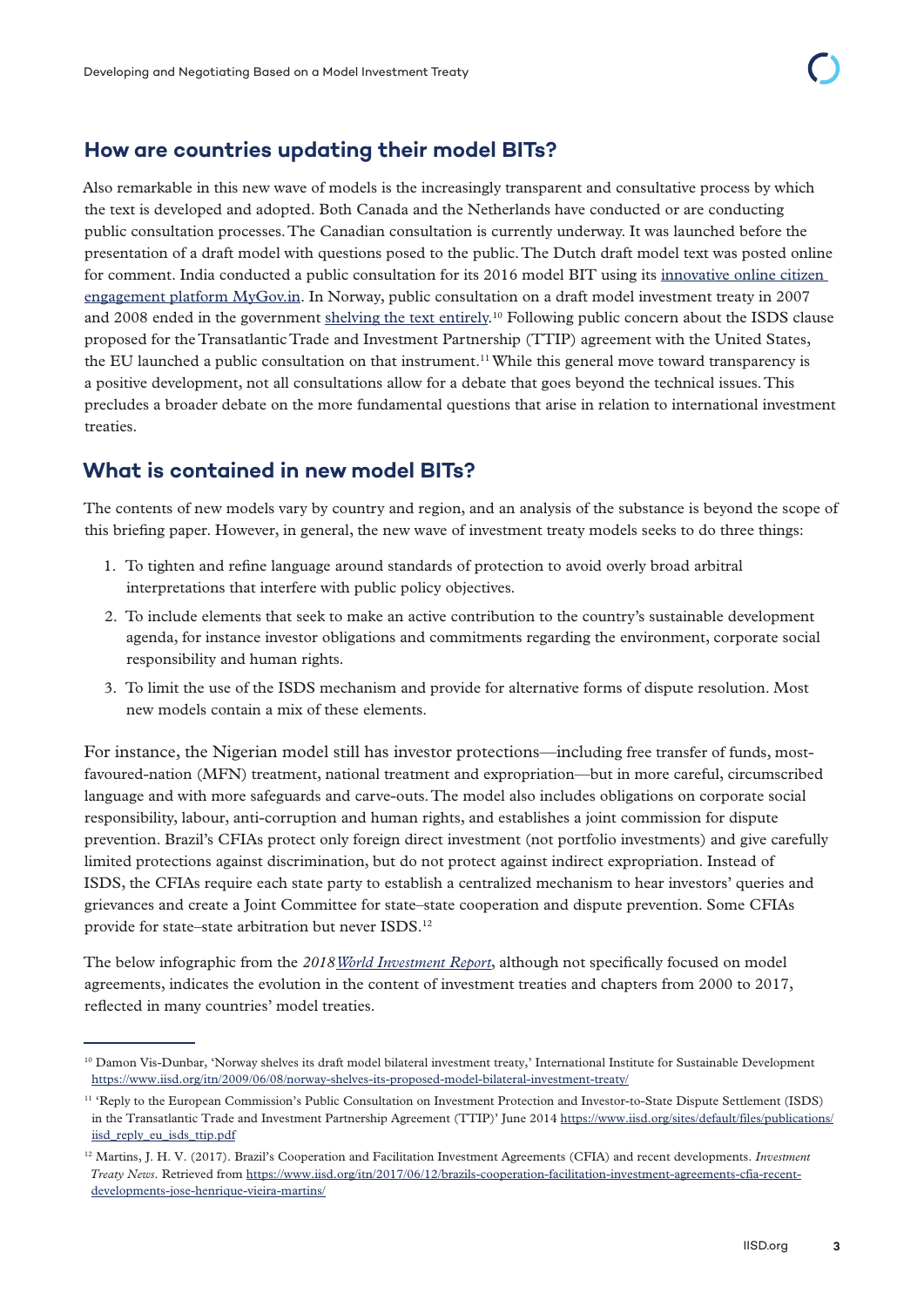

- 2 Refined definition of investment (e.g. reference to characteristics of investment; exclusion of<br>portfolio investment, sovereign debt obligations or claims to money arising solely from commercial contracts)
- 3 Circumscribed fair and equitable treatment (with reference to customary international law (CIL), equated to the minimum standard of treatment of aliens under CIL or clarified with a list of State obligations
- 4 Clarification of what does and does not constitute an indirect expropriation
- 5 Detailed exceptions from the free-transfer-of-funds obligation, including balance-of-payments difficulties and/or enforcement of national laws
- 7 General exceptions, e.g. for the protection of human, animal or plant life or health; or the vation of exha
- 8 Explicit recognition that parties should not relax health, safety or environmental standards to attract
- 9 Promotion of corporate and social responsibility standards by incorporating a separate provision<br>into the IIA or as a general reference in the treaty preamble
- 10 Limiting access to ISDS (e.g. limiting treaty provisions subject to ISDS, excluding policy areas from<br>ISDS, limiting time period to submit claims, omitting an ISDS mechanism)
- 11 Specific proactive provisions on investment promotion and/or facilitation

*Source: UNCTAD, 2017.*

# **Key questions for discussion**

The following are the key questions that the webinar will seek to address, with ample time to explore further questions raised by participants:

- What are the benefits and risks associated with having a national model investment agreement?
- What are the key considerations for the process of developing a national model?
- What are the strategies for negotiating based on a model?
- How to determine the negotiable provisions versus the red lines?

## **Background reading**

- In-depth discussions about investment treaty models, in particular the Brazilian, Colombian, Indian and Nigerian models, took place at the 11th Annual Forum of Developing Country Investment Negotiators in Nairobi, Kenya in February 2018. See the Forum [Report](https://www.iisd.org/sites/default/files/meterial/11th-annual-forum-report-en.pdf). On development of the model, see in particular Session 3: Drilling down on the substantive scope of agreements, starting on page 9. On negotiating with a model, see in particular Session 4: Substantive scope and negotiating challenges: Experience sharing, starting on page 13.
- Nathalie Bernasconi (2018), *[A progressive investment agenda for Canada: Going beyond nice words](https://www.iisd.org/library/progressive-investment-agenda-canada-going-beyond-nice-words)*. IISD.
- Bart-Jaap Verbeek & Roeline Knottnerus (2018), [The 2018 Draft Dutch Model BIT: A critical](https://www.iisd.org/itn/2018/07/30/the-2018-draft-dutch-model-bit-a-critical-assessment-bart-jaap-verbeek-and-roeline-knottnerus/)  [assessment](https://www.iisd.org/itn/2018/07/30/the-2018-draft-dutch-model-bit-a-critical-assessment-bart-jaap-verbeek-and-roeline-knottnerus/). *Investment Treaty News*, IISD.
- Tarcisio Gazzini (2016), [The 2016 Morocco–Nigeria BIT: An important contribution to the reform of](https://www.iisd.org/itn/2017/09/26/the-2016-morocco-nigeria-bit-an-important-contribution-to-the-reform-of-investment-treaties-tarcisio-gazzini/)  [investment treaties](https://www.iisd.org/itn/2017/09/26/the-2016-morocco-nigeria-bit-an-important-contribution-to-the-reform-of-investment-treaties-tarcisio-gazzini/). *Investment Treaty News*, IISD.
- José Henrique Vieira Martins (2017), [Brazil's Cooperation and Facilitation Investment Agreements](https://www.iisd.org/itn/2017/06/12/brazils-cooperation-facilitation-investment-agreements-cfia-recent-developments-jose-henrique-vieira-martins/)  [\(CFIA\) and recent developments.](https://www.iisd.org/itn/2017/06/12/brazils-cooperation-facilitation-investment-agreements-cfia-recent-developments-jose-henrique-vieira-martins/) *Investment Treaty News*, IISD.